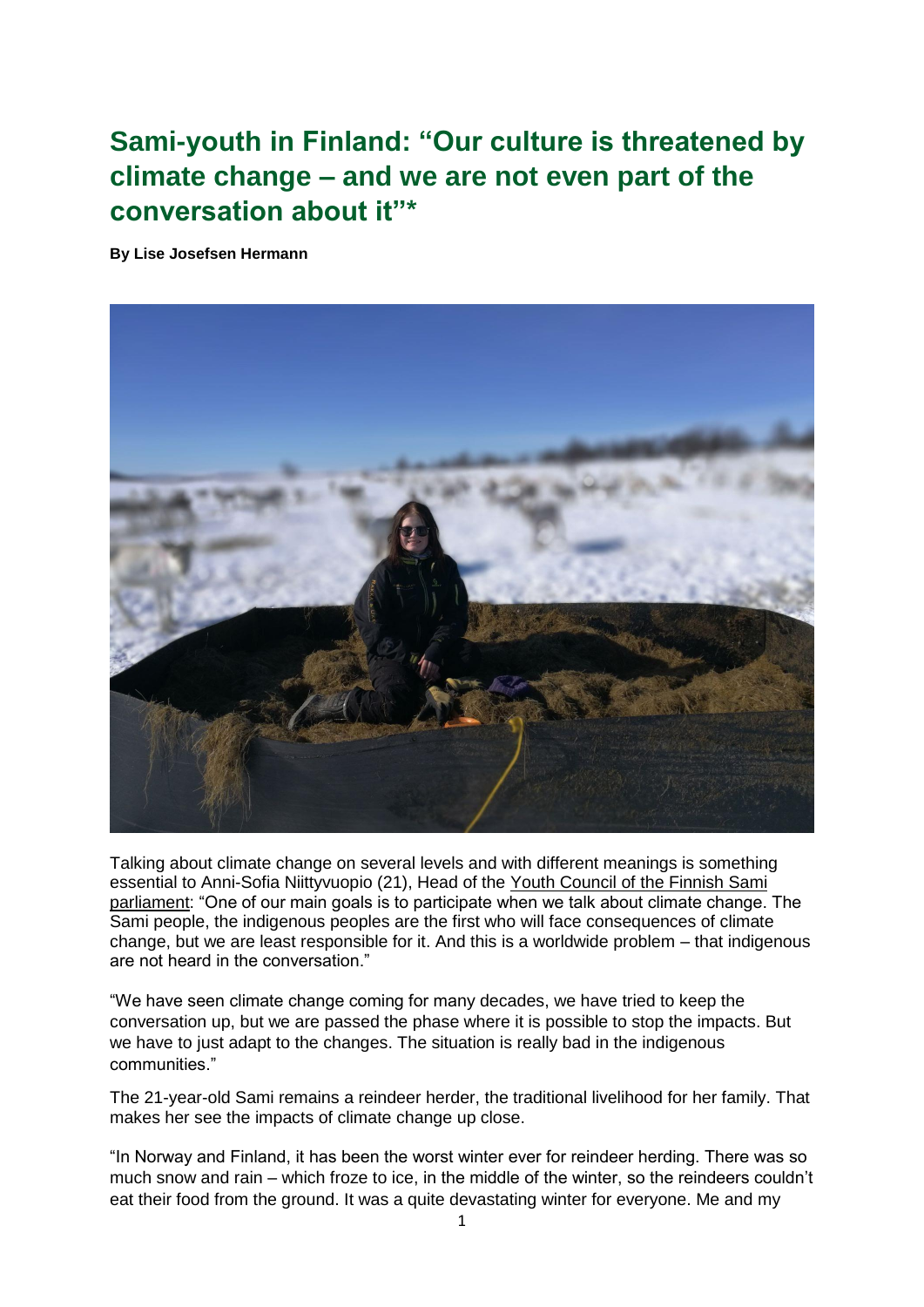family and people herding reindeer were lucky – we only lost some reindeers and there were not so many calves as normally. We didn't have as bad a situation as in other places, where they lost many reindeers."

Even though the talk with Anni-Sofia is only possible virtually, it is still clear through the screen-distance that talking about this makes her profoundly sad. Not only because she repeats several times, how the situation is so critical and sad for her, her voice tells the same message.

"I have always felt this kind of responsibility about my community. So, this makes me sad. The reindeer herding is the *one main* thing that is keeping the Sami culture alive. So, if we lose reindeer herding, we lose the whole culture. The culture is connected to the land and reindeer herding is what protects the land from other usage of the land."

For Anni-Sofia reindeer herding is a truly important part of her identity: "I can't even imagine if I don't have the possibility to work with the reindeer. For Sami people it is the main identity. They have done it all their life and don't want to do anything else."

Another important part of the Sami-culture is their indigenous language – which *also* has been affected by climate change, as the young leader explains: "We are losing words about nature and winter. In the Sami language we have tens and tens of words for snow. Heavy snow, light snow, sugarish snow. So now, we are losing these words because winter has changed so much. Our whole language is really connected to nature. The months are named after nature and animals, they describe what happens at that time of the year. But now that the year is so different – the weather is never the same. The words remain the same, but the meaning is changing – we are losing the language too."

## **Global South – Global North Dialogue**





Anni-Sofia Niittyvuopio had the opportunity to engage in an online dialogue with Brazilianborn Eduardo Queiroz Alves, who is studying climate change, to demonstrate the need to equal the voices and participation in the conversation about climate change as a step towards collaboration and acting together.

**Eduardo**: "It is interesting; that the first and most affected are not being heard by decision makers. We need to promote the integration between scientists, policy makers and the local populations. Indigenous peoples like the Sami have a lot of traditional knowledge, acquired through experience during a long time. We need to hear them, to think of ways how we can work together."

**Anni-Sofia**: "It is really nice that you talk about the traditional knowledge, that we hold. We have lived here, and we have the will to hold the land, so that it can be used in a good way.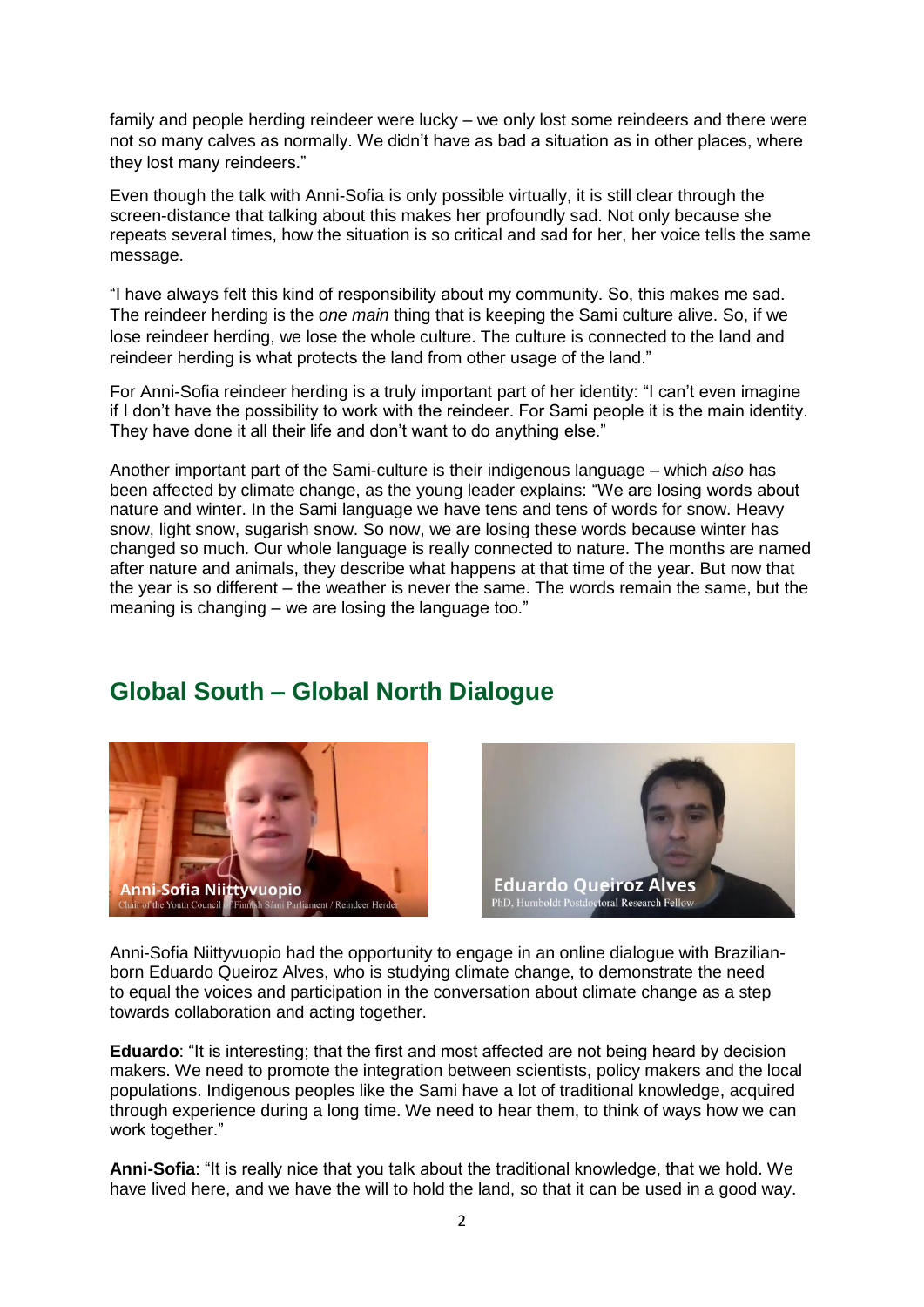When I think of scientists and climate change, I always also think about *green colonialism* like windmills that are put to the indigenous people's lands. It is promoted that we need green energy to stop climate change. And the same time, us, the indigenous people hold 80 % of the world's biodiversity. We have traditional knowledge, and we have the solutions for stopping climate change. But governments don't want to use them, because they don't see it as profitable."

## **How do you feel about green energy and scientists?**

**Anni-Sofia**: "When we talk widely about green energy and science it is positive. We Sami people have a lot of faith in it. But there is a *problem of representation* and then, when we talk about green energy, there comes this problem with land use. Who gets to control the land use? According to UN declarations, indigenous people have the right to control land use. Also, in Finland, according to the law, there must be negotiation with the Sami people about land use and things that affect our land. But usually, we are just informed that this and that is coming. It is not an equal conversation. Decisions are made for us. And then they call it a discussion with us. So, when the land use is questioned, they tell the newspapers that they have discussed it with our indigenous community."

**Eduardo**: "It is important, that we work together. Sometimes we can be perceived as invaders, we are leaving devices but not informing people. We need to talk with the Sami people and together design the studies and set the goals. Before doing research, we should get together and talk about the impacts for the local communities."

**Anni-Sofia**: "We need to have a conversation. If you want to do study in indigenous land, you need to understand that the research might not fit the area. If there is some building put up, it might not go along with our livelihood. That is the problem: The intention may be good, but it could impact the community negatively."

**Eduardo**: "What about the spiritual connection with nature, how is that for you Sami people? And does that help with protecting nature?"

**Anni-Sofia**: "In Finland, Christianity has advanced so much, that we have lost parts of our traditional spirituality. But we still have this connection to the land, and we know that if we lose the land, we are going to lose ourselves. I have lived four years in the city, I went to school there. But I am never going to live there. I was so sick in the city. I am from a village with maybe 200 people – the way of living is so different. Of course, many Sami and indigenous youth feel comfortable in the city and live there. The livelihood with the reindeer herding is something that keep some people in the area. But if you don't have that, then you don't feel connected. I am herding my reindeers at a place named by my grandparents, my ancestors. The maps, I have my family's names on it – so it is easier to feel connected. I know that people who live in the city might not have that connection, and they feel sick up here in the North. They have lost their land."

**Eduardo**: "Yeah it is a balance, it is about resilience. About changing together with nature."

**Anni-Sofia**: "Actually maybe some 60-80 % of all Sami live in cities or in the south, outside their home area. Some people feel too soft because of the cultural trauma. To live here is rough. I also feel sometimes – why on earth am I living here?"

**Eduardo**: "You mentioned that indigenous people have the solutions to climate change. What solutions?"

**Anni-Sofia**: "The main solution for climate change is understanding the nature of nature. That nature is vulnerable, and it can't handle the usage of people as much as we thought.